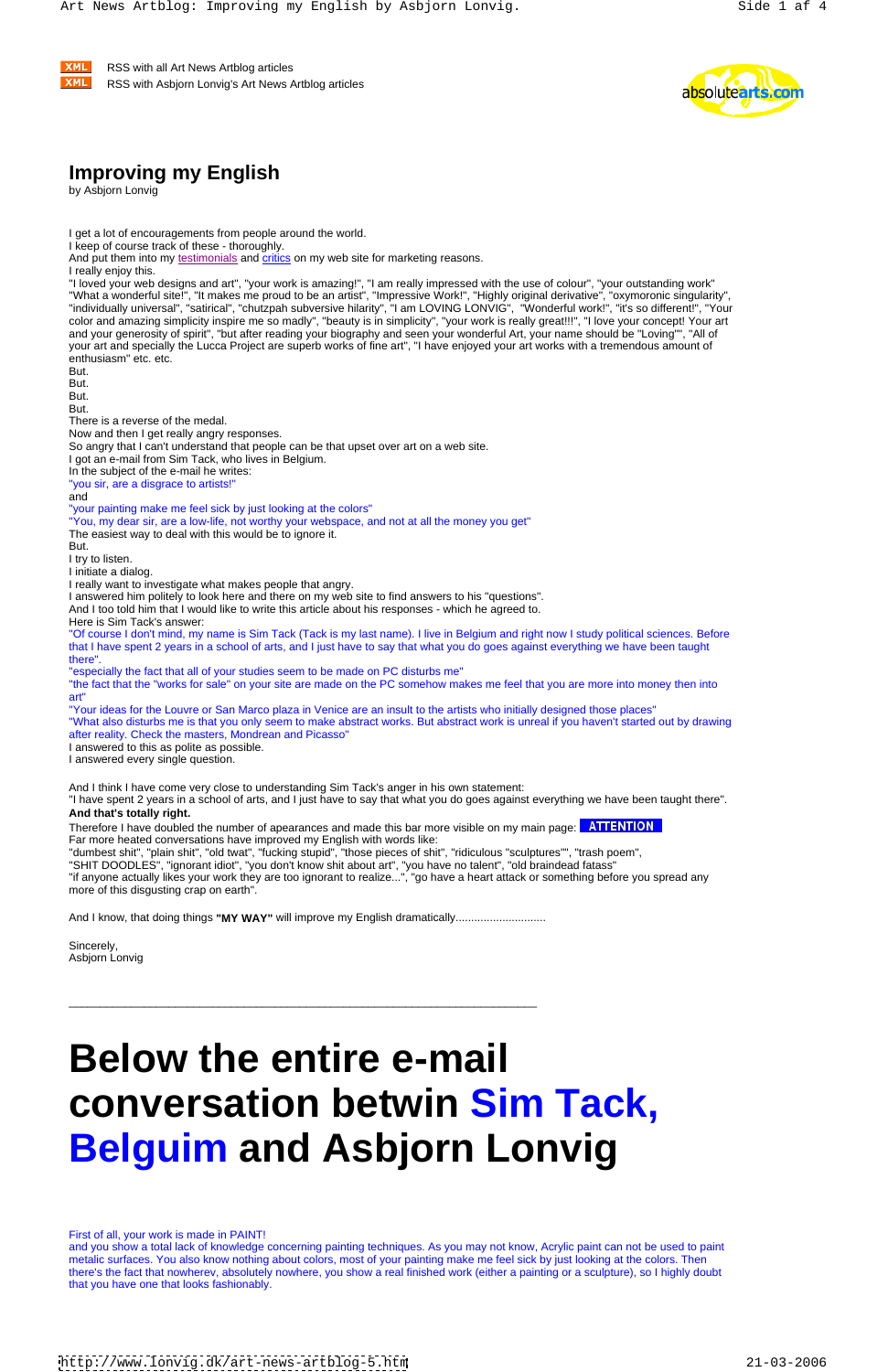You also don't know the value of money, let me help yo uon that. Your so-called art isn't worth any. Asking 10,000 dollars for such a piece of crap is outrageous.

You also try to use methods of Andy Warhol, Mondrean and a few other masters, but you don't understand what was so good about their work in the first place, otherwise you could have made something good out of it. So obviously you're just copying a technique that you don't even understand, just because they pay good money?

You, my dear sir, are a low-life, not worthy your webspace, and not at all the money you get (assuming anyone pays you).

-Sim-

Dear Sim Tack,

Thank you very much for your e-mail. "You, my dear sir, are a low-life, not worthy your webspace, and not at all the money you get".

Sincerely, the contract of the contract of the contract of the contract of the contract of the contract of the contract of the contract of the contract of the contract of the contract of the contract of the contract of the Asbjorn Lonvig

That's your opinion, and I can do nothing about it. You disagree with many around the world - see Testimonials.

Sincerely, the contract of the contract of the contract of the contract of the contract of the contract of the contract of the contract of the contract of the contract of the contract of the contract of the contract of the Asbjorn Lonvig

Of course I don't mind, my name is Sim Tack (Tack is my last name). I live in Belgium and right now I study political sciences. Before that I have spent 2 years in a school of arts, and I just have to say that what you do goes against everything we have been taught there. The contract of the contract of the contract of the contract of the contract of the contract of the contract of the contract of the contract of the contract of the contract of the contract of the contract of the con

But I can correct some mistakes: Acrylic can of course be used on metallic surfaces. What colorful simplicity is all about - please read in Colorful News, Editorial. Lots of finished works are presented on my web page - see my gallery - it's filled with paintings. See Gallery News. See the painting process for more knowledge on this phase. See all the finished sculptures.

You have to use some more time investigating my site - there are 1500 pages. If you have further questions - feel free to ask again.

Dear Sim Track,

I thank you very much for your comprehensive response. If you want to develop as a human being you have to cope with all kinds of response. response. In the contract of the contract of the contract of the contract of the contract of the contract of the contract of the contract of the contract of the contract of the contract of the contract of the contract of t From responses glorifying your art to responses that call it "disgrace to artists"

and me "a low-life, not worthy your webspace, and not at all the money you get".

I would like to write an article about you and your response (quoting your response in details) to the Art News on 22 December 2004. If you don't mind, please tell me your name, address and occupation. If you still don't mind please tell a little about yourself.

And especially the fact that all of your studies seem to be made on PC disturbs me. Since the creation of an art work begins at the very beginning, and you can't just draw some lines on a computer for that. Sketches on paper carry so much more work within them. Even if only because some of the wrong lines are still there as the lone witnesses of previous attempts. And the fact that the "works for sale" on your site are made on the PC somehow makes me feel that you are more into money then into art. When you sell one, do you remove the PC-made image from your site? Or is it still for sale and will you paint it again and again as long as people are buying it? And as an artist you should also show respect to other art, classic art for example. Your ideas for the Louvre or San Marco plaza in Venice are an insult to the artists who initially designed those places.

What also disturbs me is that you only seem to make abstract works. But abstract work is unreal if you haven't started out by drawing after reality. Check the masters, Mondrean and Picasso for example, they started out by drawing and painting after nature. They only started working in an abstract style after that had formed within them. Just starting with abstract is like seeing how much money it's worth and trying to get a piece of that.

If you need to know more, feel free to ask me.

-Sim-

Dear Sim Tack,

Thank you very much for giving me your name etc.

I appriciate your opinion. As a consequence I have made the attention bar more visible. By clicking on the attention bar you will see My Way at the same time

you see my name. In My Way I tell about my controversial way of working. I have not the intention to fool anybody.

My answers to your last e-mail:

#### **"studies seem to be made on PC disturbs me"**

My studies are made like every other artist make studies. I make sketches on paper if that is the best way. I take photos if that's the best way. I use computer, if that's the best way. I.... Often the best way is a mix of the above.

#### **"that the "works for sale" on your site are made on the PC somehow makes me feel that you are more into money then into art"**

Why? - In my past I have exhibited physical art works all over the world. It's time consuming, expecive and you can only exhibit a physical art work in one place at a time.

I refuse to do this - and I know it's controversial.

In my past I have made a lot of art works that did not sell.

I refuse to do so - and I know it's controversial.

**When you sell one, do you remove the PC-made image from your site? Or is it still for sale and will you paint it again and again as long as people are buying it?**

Sold art works are marked Sold.

Edition X tells how many specimens of each motif.

<http://www.lonvig.dk/art-news-artblog-5.htm> 21-03-2006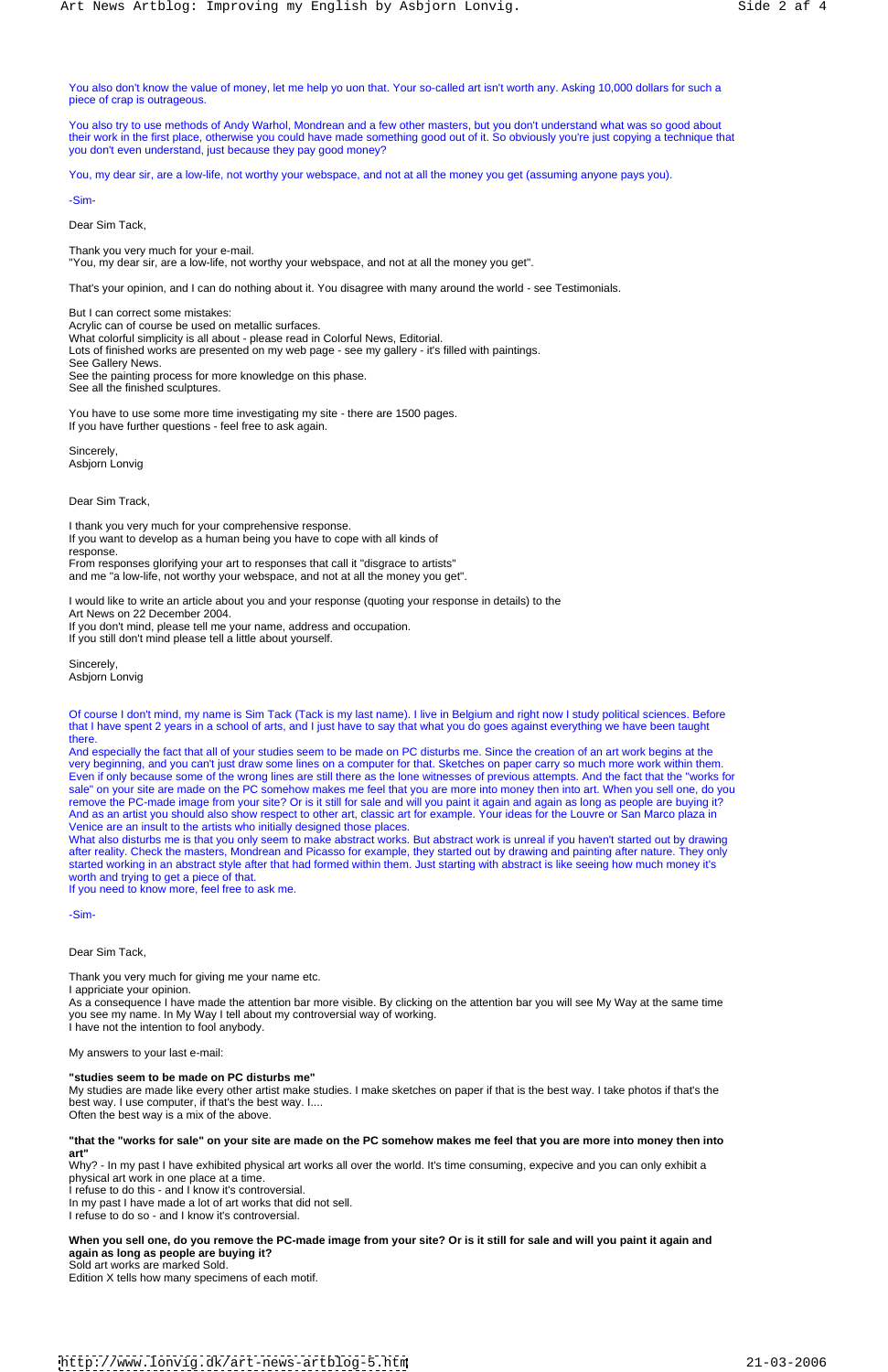**Your ideas for the Louvre or San Marco plaza in Venice are an insult to the artists who initially designed those places.** I have never thought of it that way. I feel it's a mark of honour.

**What also disturbs me is that you only seem to make abstract works. But abstract work is unreal if you haven't started out by drawing after reality. Check the masters, Mondrean and Picasso for example, they started out by drawing and painting after nature. They only started working in an abstract style after that had formed within them. Just starting with abstract is like seeing how much money it's worth and trying to get a piece of that.**

Sincerely, the contract of the contract of the contract of the contract of the contract of the contract of the contract of the contract of the contract of the contract of the contract of the contract of the contract of the Asbjorn Lonvig

pleasant greets,<br>Sim Tack Sim Tack

Sincerely, the contract of the contract of the contract of the contract of the contract of the contract of the contract of the contract of the contract of the contract of the contract of the contract of the contract of the Asbjorn Lonvig

I have chosen to make abstract works in order to communicate through pictures in the most power full way. What counts is what you see. Everything else doesn't matter.

#### **Money?**

I could not care less. I became a selfmade millionaire in an age of 35. I have been a millionaire since.

"I became a selfmade millionaire in an age of 35. I have been a millionaire since." Oh, I'm sorry, I didn't know that. It explains everything. I didn't mean to disturb an old bored millionaire having some fun with hobby arts. The contract of the contract of the contract of the contract of the contract of the contract of the contract of the contract of the contract of the contract of the contract of the contract of the contract of the cont I hope you have lots of fun with it!

Dear Sim Tack,

That's not good enough. I answered to why money is no object to me.

I made an effort to answer, please make an effort to give me some decent response.

\_\_\_\_\_\_\_\_\_\_\_\_\_\_\_\_\_\_\_\_\_\_\_\_\_\_\_\_\_\_\_\_\_\_\_\_\_\_\_\_\_\_\_\_\_\_\_\_\_\_\_\_\_\_\_\_\_\_\_\_\_\_\_\_\_\_\_\_\_\_\_\_\_\_\_\_\_\_\_\_\_\_\_\_\_\_\_\_\_\_\_\_\_\_\_\_\_\_\_\_\_\_\_\_\_\_\_

### **Get rid of Angry-Sofus by listening and by dialog**



See the story - actually it is a coloring book - made to implement corporate values at the company Fibeline Composites A/S in Denmark



Or you can download the story in a Word document



**by listening and by dialog**

<http://www.lonvig.dk/art-news-artblog-5.htm> 21-03-2006